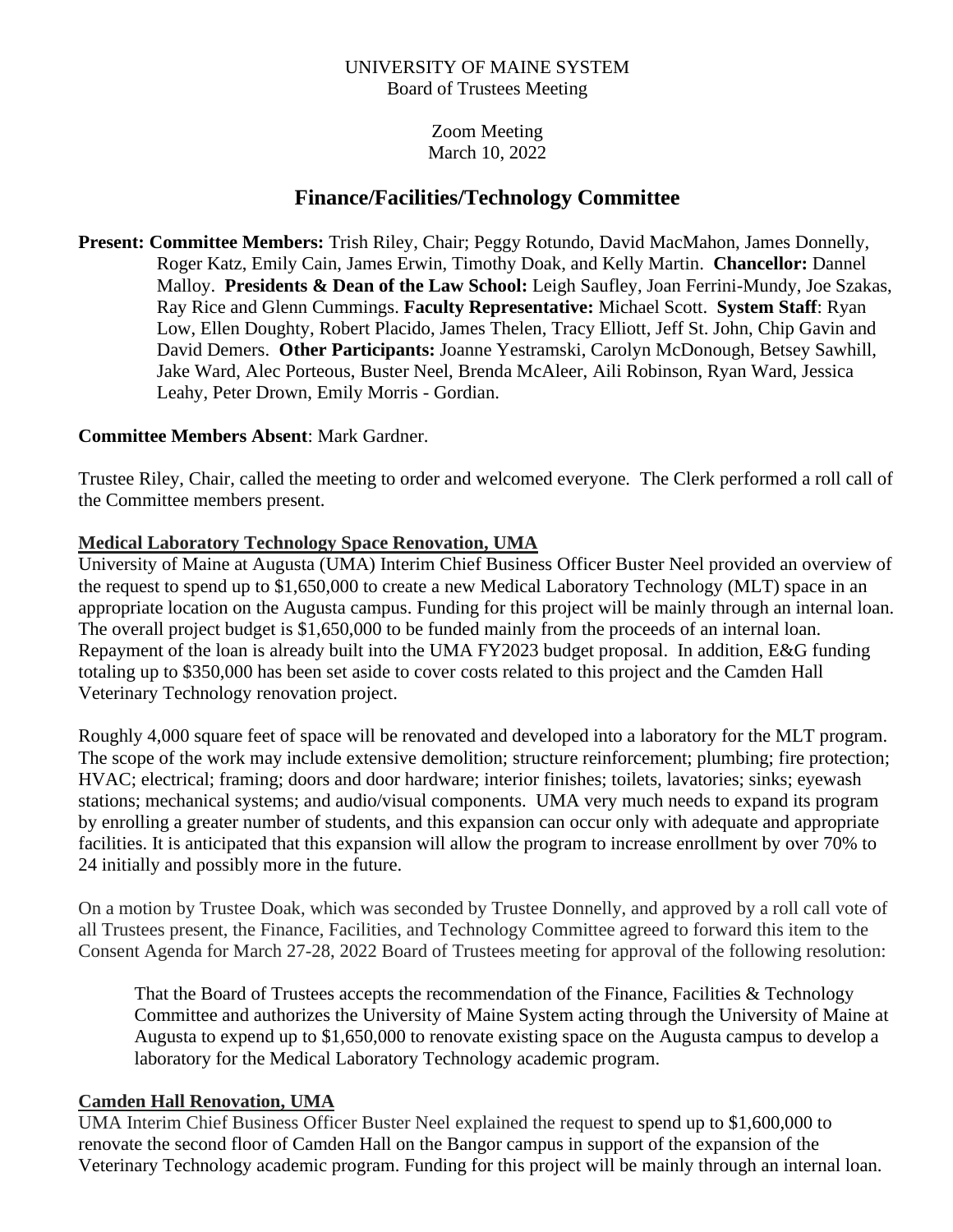Repayment of the loan is already built into the UMA FY2023 budget proposal. In addition, E&G funding totaling up to \$350,000 has been set aside to cover costs related to this project and the Medical Laboratory Technology project.

Roughly 3,800 square feet of the second floor of Camden Hall will be renovated to include a classroom; computer lab; changing rooms; restrooms with showers; and a break room. The remaining portion of the second floor will remain unfinished. Included in the project will be fire protection; plumbing; HVAC; electrical; communications; electronic safety & security; and all finish work. This project will provide the opportunity for expansion and to increase the enrollment by about 12% to a total of 72 students in the near future with possible increases later.

On a motion by Trustee Cain, which was seconded by Trustee Rotundo, and approved by a roll call vote of all Trustees present, the Finance, Facilities, and Technology Committee agreed to forward this item to the Consent Agenda for March 27-28, 2022 Board of Trustees meeting for approval of the following resolution:

That the Board of Trustees accepts the recommendation of the Finance, Facilities & Technology Committee, and authorizes the University of Maine System acting through the University of Maine at Augusta to expend up to \$1,600,000 to renovate existing space in Camden Hall to provide expansion opportunities for the Veterinary Technology academic program.

## **Internal Loan Request, UMA**

UMA Interim Chief Business Officer Buster Neel explained the request to fund two capital projects through an internal loan of up to \$3,000,000. UMA plans to renovate roughly 3,800 square feet in Camden Hall on the Bangor campus in support of its Veterinary Technology academic program with a project budget of \$1,600,000. UMA also plans to renovate roughly 4,000 square feet on the Augusta campus in support of its Medical Laboratory Technology academic program with a budget of \$1,650,000. In addition to the loan proceeds, UMA will utilize E&G capital funds to meet the total cost of the two projects. Debt service for the internal loan has been included in UMA's proposed FY2023 budget.

Trustee Katz requested time at a future Finance, Facilities and Technology (FFT) Committee meeting for a discussion on the advantages and disadvantages of internal loans. Vice Chancellor Low agreed to add that discussion to an agenda for a FFT Committee meeting.

On a motion by Trustee Donnelly, which was seconded by Trustee Cain, and approved by a roll call vote of all Trustees present, the Finance, Facilities, and Technology Committee agreed to forward this item to the Consent Agenda for March 27-28, 2022 Board of Trustees meeting for approval of the following resolution:

That the Board of Trustees accepts the recommendation of the Finance, Facilities & Technology Committee and authorizes the University of Maine System acting through the University of Maine at Augusta to issue an internal loan of up to \$3,000,000 for renovation costs in support of its Veterinary Technology and Medical Laboratory Technology academic programs.

# **Extension of the Cyberbit Range, UMA**

UMA Interim Chief Business Officer Buster Neel explained the request to extend its agreement with Cyberbit for an additional three years as well as add ProTools; upgrade hardware; utilize the services of a Customer Success Manager; and provide 100 student labs. The cost is \$280,000 for the first year; \$380,000 for the second year; and \$380,000 for the third year for a total three-year cost of \$1,040,000 to be funded with E&G funds. The addition of ProTools enables the Cyber Range to create actual cybersecurity protection plans specifically designed for a particular company, government entity, or organization. Such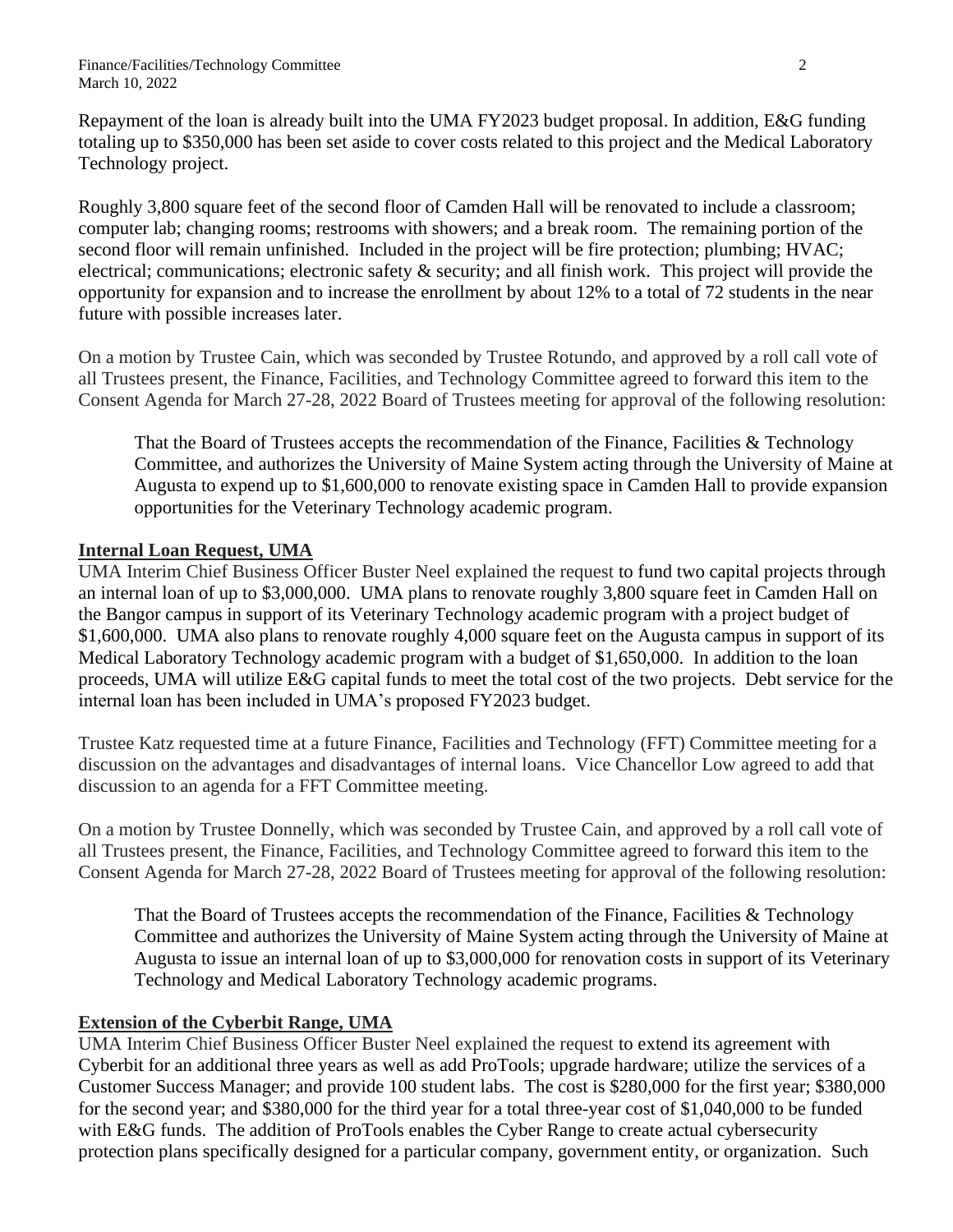development provides "real" training for students and offers the opportunity for revenue generation. Majors in this area produce over 2000 credit hours in Computer Science and over 3000 credit hours in Cyber Security. The numbers continue to increase each year. The continuation of the Cyber Range enhances the ability to attract and retain students.

On a motion by Trustee Donnelly, which was seconded by Trustee Cain, and approved by a roll call vote of all Trustees present, the Finance, Facilities, and Technology Committee agreed to forward this item to the Consent Agenda for March 27-28, 2022 Board of Trustees meeting for approval of the following resolution:

That the Board of Trustees accepts the recommendation of the Finance, Facilities & Technology Committee and authorizes the University of Maine System acting through the University of Maine at Augusta to expend up to \$1,040,000 for the extension of the Cyber Range security training and simulation platform.

### **Hannaford Field Turf Replacement, USM**

University of Southern Maine President Glenn Cummings requested authorization to spend up to \$900,000 to replace the turf on Hannaford Field on the Gorham campus. This field is used for intercollegiate soccer, field hockey, and lacrosse. The project would be funded by Capital Reserves and University E&G funds. The authorization for this request is within the purview of the Finance Facilities & Technology Committee.

The existing turf field has reached the end of its service life and may soon become a safety hazard. Annual testing is conducted on artificial turf fields to ensure impact safety for athletes. This testing known as Gmax cannot exceed 200, at which point the risk to athletes is so great that the NCAA does not permit intercollegiate sports. The field was tested at 135 in 2020 and then tested 175 in 2021. Given the substantial increase in Gmax values over the last two years and the higher risk for potential failure of the field, the University engaged Gale Associates to conduct a study on practical options to extend the life of the field and to develop a plan for replacement.

On a motion by Trustee Rotundo, which was seconded by Trustee Katz, and approved by a roll call vote of all Trustees present, the Finance, Facilities, and Technology Committee agreed to forward this item to the Consent Agenda for March 27-28, 2022 Board of Trustees meeting for approval of the following resolution:

That the Board of Trustees acting through the Finance, Facilities and Technology Committee authorizes the University of Maine System acting through the University of Southern Maine to spend up to \$900,000 for the replacement of turf at Hannaford Field and associated safety and accessibility improvements. The project would be funded by Capital Reserves and University E&G funds.

## **Acceptance of Aroostook Farm Maine Potato Board Building gift, UM**

University of Maine (UM) President Joan Ferrini-Mundy and UM Professor of Human Dimension of Natural Resources Jessica Leahy provided an overview of the request to accept the donation of the 9,500 square foot Maine Potato Board Building located on the University Aroostook Research Farm in Presque Isle. Estimated value of the building is approximately \$400,000.

The University of Maine System in May of 2002 leased approximately one acre of land located on the University of Maine Agricultural and Forest Experiment Station Farm in Presque Isle to the Maine Potato Board (MPB) to construct a 9,500 square foot potato storage research facility. The terms of the land lease at a cost of \$1 for the first year, was for an initial twenty years with an option to extend for an additional twenty years. The initial lease term expires May of 2022. MPB does not wish to renew the land lease. MPB voted unanimously in November of 2021 to offer the transfer of the building to the University at zero cost. Upon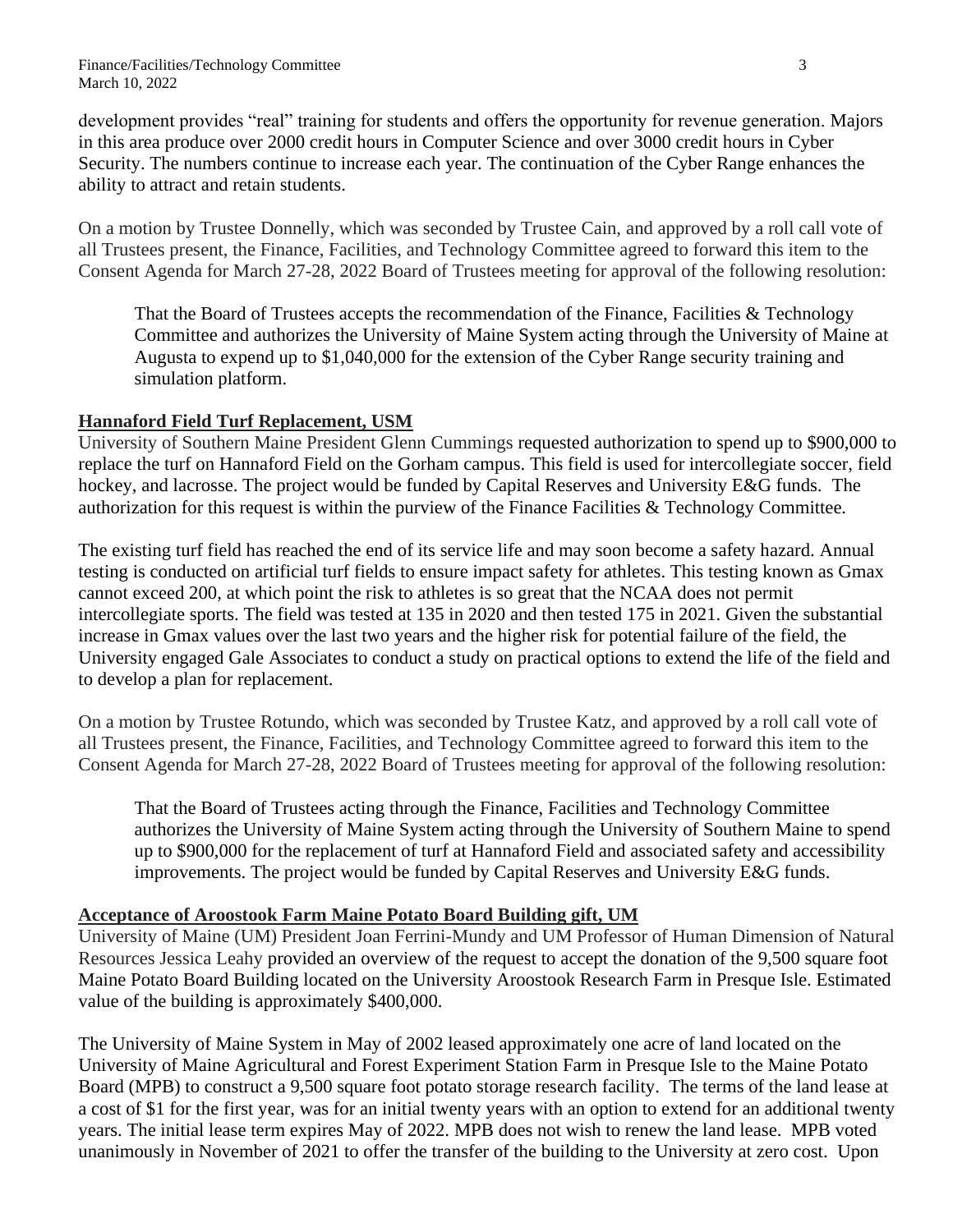termination of the lease, per the lease agreement, MBP has one-year to dispose of the building, including an offer of first refusal to the university. Estimated value of the building is approximately \$400,000. The University currently maintains, operates, and utilizes the building for research. MPB is not currently, nor planning to, utilize the building.

The building is approximately 9,500 square feet and would be added to the University's total square footage. The University currently maintains, operates and utilizes the building for research, so no increased operating costs are anticipated.

On a motion by Trustee Doak, which was seconded by Trustee Donnelly, and approved by a roll call vote of all Trustees present, the Finance, Facilities, and Technology Committee agreed to forward this item to the Consent Agenda for March 27-28, 2022 Board of Trustees meeting for approval of the following resolution:

That the Board of Trustees accepts the recommendation of the Finance, Facilities, & Technology Committee, and approves the transfer of ownership of the 9,500 square foot Maine Potato Board Research Building located on the University of Maine Aroostook Farm, from the Maine Potato Board to the University of Maine System.

### **Secure Laboratory, Advanced Structures and Composite Center (ASCC), UM**

UM President Joan Ferrini-Mundy and UM Senior Operations Manager for the ASCC Peter Drown explained the request to expend up to \$2,451,268 to construct approximately 4,000 square feet of space mostly within the Advanced Structures and Composites Center (ASCC) located at the University of Maine to create a secured clean laboratory for textiles research. Funds to complete construction are fully available and committed to this project through several contracts with the U.S. Army Natick Soldiers System Center (Natick). The budget for this project is funded through a multi-year, multi-million-dollar contract with the U.S. Army Natick Soldier System Center. The additional square footage is dedicated to and in support of research activity so does not require Trustee authorization.

This project is the second and final part of a two-phase construction project that included secure offices and secure lab space. An initial phase of this project included construction of secure offices within the ASCC. That phase is now completed, and the offices are occupied. This next phase will provide for construction of the secured clean lab space. This will include adding a 2nd floor above the existing, high bay, Thermoplastics Lab located at the ASCC.

This lab will allow expanded textile research and open new funding opportunities for textile and deployable shelter research with Natick and other funding agencies. The project is necessary to execute research tasks focused on developing advanced textile materials including photovoltaic wires and color changing filaments.

Textile technologies are used throughout many ASCC research projects and the proposed lab will allow these projects to be supported internally and expand the options of what can be explored with further research. Capabilities and projects will further the development of green and bio-friendly materials for use in textiles, lightweight structures and 3D printing. "Smart" material systems will be developed, refined, and prototyped to the level of a commercial product.

On a motion by Trustee Cain, which was seconded by Trustee Rotundo, and approved by a roll call vote of all Trustees present, the Finance, Facilities, and Technology Committee agreed to forward this item to the Consent Agenda for March 27-28, 2022 Board of Trustees meeting for approval of the following resolution: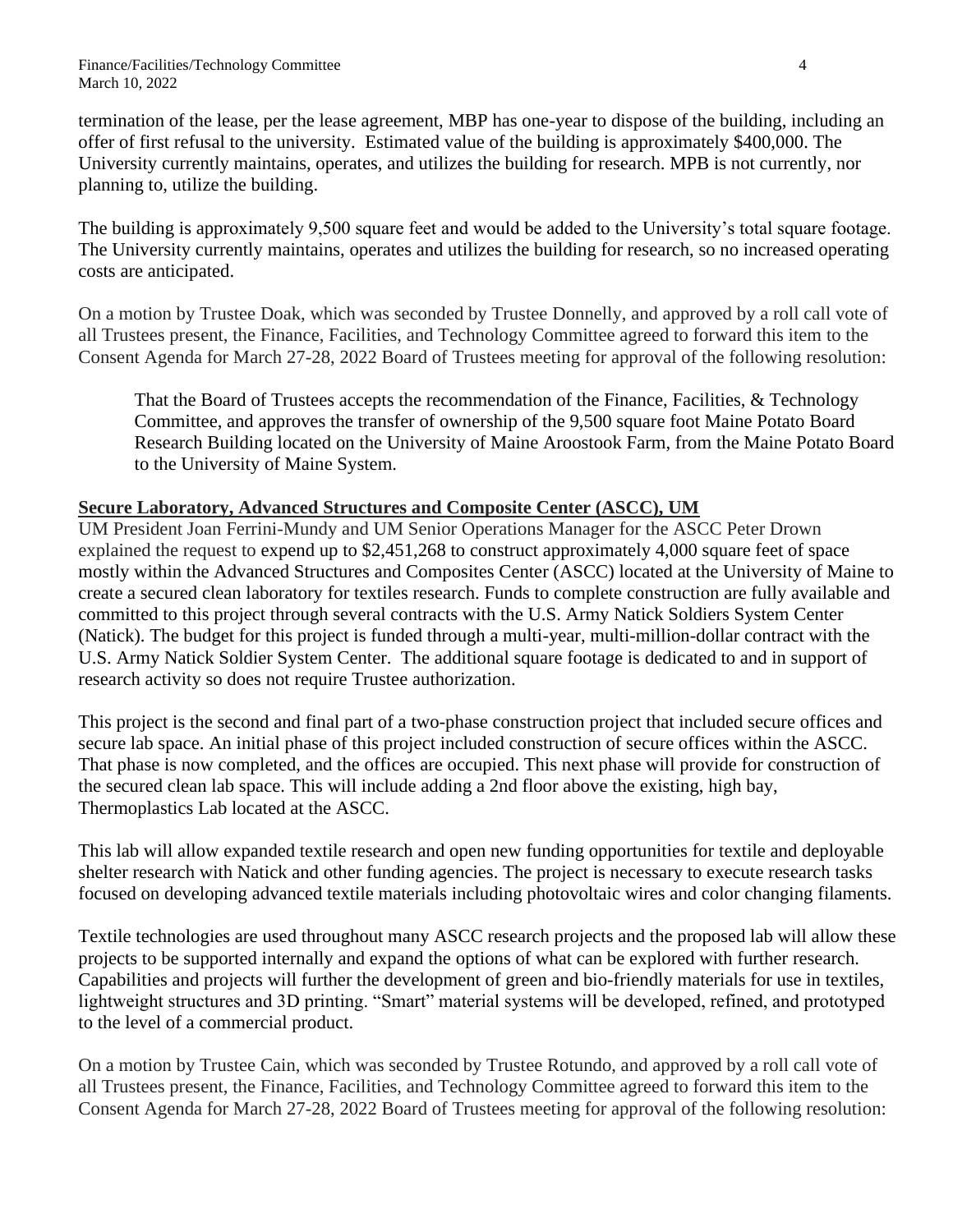That the Board of Trustees, accepts the recommendation of the Finance, Facilities and Technology Committee, and authorizes the University of Maine System acting through the University of Maine to expend up to \$2,451,268 to construct approximately 4,000 square feet of space mostly within the existing ASCC facility to accommodate installation of a Secure Laboratory to be utilized for research on smart materials.

### **Approval of the FY2021 Maine Economic Improvement Fund (MEIF) Annual Report**

UM President Joan Ferrini-Mundy and UM Vice President for Innovation and Economic Development Jake Ward provided an overview of the Maine Economic Improvement Fund (MEIF) Annual Report for FY2021. The role of the MEIF is to solve fundamental problems and discover new solutions. This funding provides researchers at Maine's public universities with the investment necessary to attain external grants and contracts to support research & development activity in Maine's seven sectors; attract and retain world-class researchers; provide support for modern laboratories and state-of-the-art equipment; create new products, patents, technologies, companies and exciting job opportunities in Maine; and create and sustain economic development and innovation. MEIF funds the work of 506 researchers and 1190 students with an annual investment of \$17.35 million leveraged at a rate of 5.7:1 resulting in over \$98 million in federal and privatesector grants and contracts. The FY2021 MEIF objectives were to attract top talent and new financial resources to the state of Maine to increase the state's R&D capacity; address the current and future workforce needs of the state to benefit the people and businesses of Maine; and to elevate R&D activities within the UMS to benefit Maine's economy. MEIF supports research that matters to Maine by:

- Increasing focus on rapid response to solve Maine challenges and drive immediate opportunities as part of pandemic recovery
- Using UMS's talent, innovation and infrastructure assets as the springboard for recovery and growth
- Fostering innovation in Maine's heritage industries and developing new markets and new products for key Maine economic sectors
- Building strategic partnerships with business, industry and government to support State economic priorities

UM will be proposing a pilot in FY2023 of a Defense Advanced Research Projects Agency (DARPA) like approach for some MEIF funds.

On a motion by Trustee Donnelly, which was seconded by Trustee Katz, and approved by a roll call vote of all Trustees present, the Finance, Facilities, and Technology Committee agreed to forward this item to the March 27-28, 2022 Board of Trustees meeting for approval of the following resolution:

That the Board of Trustees accepts the recommendation of the Finance, Facilities and Technology Committee and approves the 2021 Maine Economic Improvement Fund Annual Report as presented.

## **300 Fore Street Renovation and Fit Out Increase, University of Maine and University of Maine School of Law**

Dean of the Maine Law School Leigh Saufley and Chancellor Malloy provided information concerning the Law School request to expend an additional \$1,327,396 for a total of \$12,827,396 for the design, permitting, renovation and fit out of space at 300 Fore St, Portland. The current request is for a near-final authorization for the 300 Fore Street renovation project, which is estimated, with System contingencies, to total approximately \$13,500,000. The Board has previously authorized the expending of \$11,500,000 with the understanding that additional funding and authorization would be forthcoming. If authorized, the amount approved will bring total authorization to \$12,827,396. The funding sources for this authorization include a second gift from Bobby Monks and Bonnie Porta of over \$1,000,000, along with other funding sources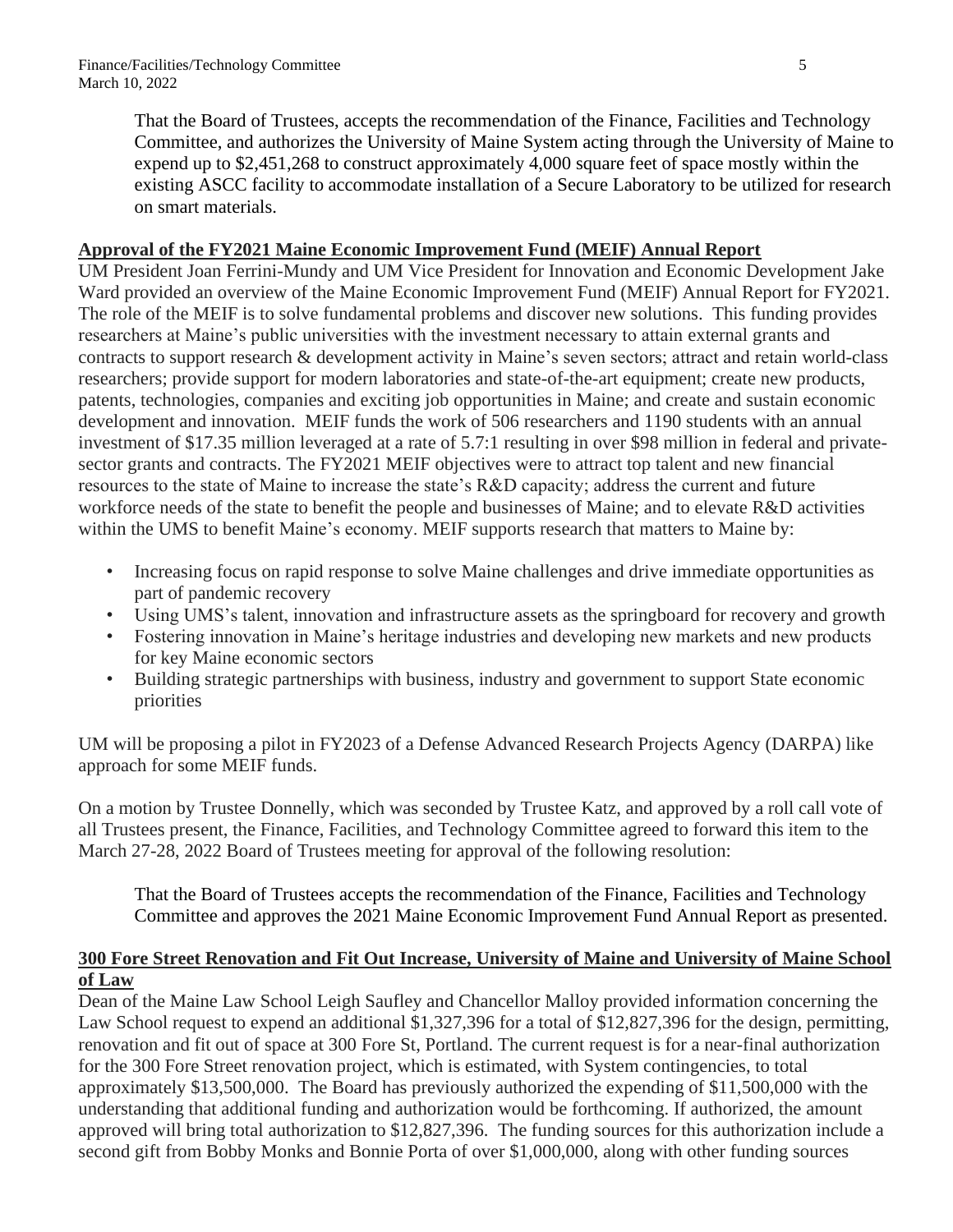identified by the Treasurer and Chancellor. With the signing of the Guaranteed Maximum Price (GMP) by Consigli, which contains a thorough review of the market and supply chain for materials as well as contingency budgets in the event of challenges, the final project costs can be established at approximately \$13,500,000, inclusive of contingencies that fall within the System's responsibilities, rather than Consigli's responsibility. The project design is complete, many materials have been ordered and the GMP has been signed. Pending City authorization, renovations will begin in March and the building will be occupied in October or November 2022, depending on construction speed. It is anticipated that additional authorization may be requested to complete the project budget at a meeting prior to completion of the project.

On a motion by Trustee Rotundo, which was seconded by Trustee Cain, and approved by a roll call vote of all Trustees present, the Finance, Facilities, and Technology Committee agreed to forward this item to the Consent Agenda for March 27-28, 2022 Board of Trustees meeting for approval of the following resolution:

That the Board of Trustees accepts the recommendation of the Finance Facilities and Technology Committee and authorizes the University of Maine and the University of Maine School of Law, acting through the University of Maine System to expend an additional \$1,327,396 for a total of \$12,827,396 for the design, permitting, renovation and fit out of space at 300 Fore St, Portland. The funding sources will be gifts and other sources as identified by the Vice Chancellor for Finance and Administration and Treasurer and the Chancellor.

### **Adaptive reuse of Coburn and Holmes Hall – Public Private Partnership Authorization Increase, UM**

UM President Joan Ferrini-Mundy and UM Chief Business Officer (CBO) Joanne Yestramski provided an overview of the UM request to increase the authorization for the Adaptive reuse of Coburn and Holmes Hall– Public-Private Partnership Authorization by \$1,000,000 for a total expenditure of up to \$3,000,000. This request for additional funding is due to increased costs associated with the building, utilities upgrades, and parking lot construction. These increases are attributed to inflation, labor and material shortages and cost escalation in the construction market. In November 2021, the Board of Trustees authorized the expenditure of up to \$2,000,000 for the adaptive reuse of Coburn and Holmes Halls with funding to come from auxiliaries' reserves. UM and the developer of this public private partnership are seeking New Markets Tax Credits, developer concessions, and potential fundraising opportunities, which will be used to reduce the overall \$3,000,000 potential investment in this project. Funding for the development project will be provided by Radnor Property Group through various sources including but not limited to private equity, debt, as well as federal and state historic tax credits. UM and Radnor expect to close on this agreement on April 15th. Construction will begin in May 2022, with completion in Summer 2023.

On a motion by Trustee Katz, which was seconded by Trustee Cain, and approved by a roll call vote of all Trustees present, the Finance, Facilities, and Technology Committee agreed to forward this item to the Consent Agenda for March 27-28, 2022 Board of Trustees meeting for approval of the following resolution:

That the Board of Trustees accepts the recommendation of the Finance Facilities and Technology Committee and authorizes the University of Maine System, acting through the University of Maine to expend an additional \$1,000,000 for a total of \$3,000,000 to pursue a public private partnership through a 99-year ground lease and Definitive Agreement with Radnor Property Group, LLC for the building redevelopment of Coburn Hall and Holmes Hall, and an addition to Holmes Hall. The additional funds will come from annual campus capital budget expenditures.

## **Review of IT Projects with a Value of \$250,000 or Greater**

Chief Information Officer (CIO) Dr. David Demers provided an update on the information technology projects with a value of \$250,000 or greater.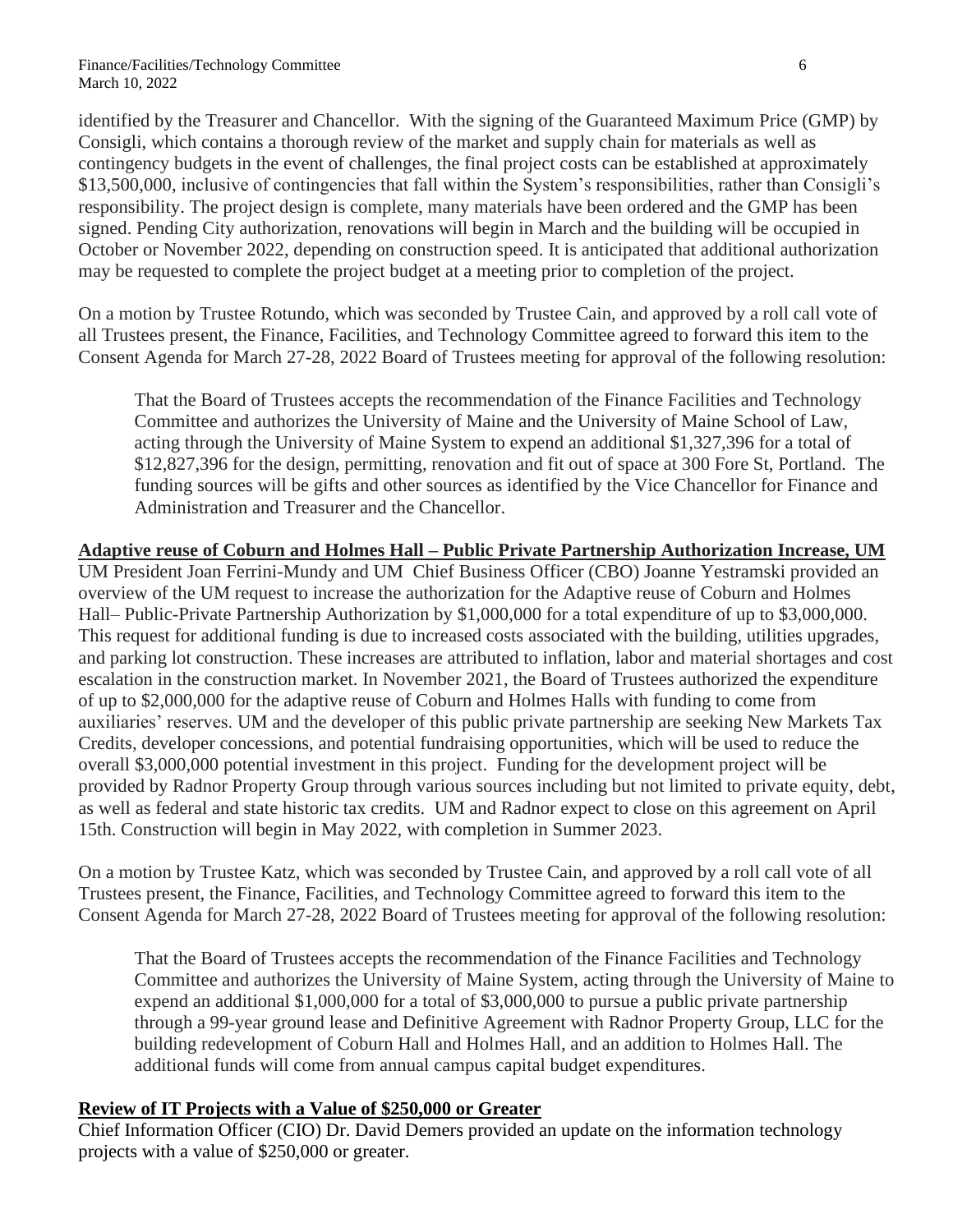The Classrooms for the Future project is 100% complete. The project has a revised budget of \$4.945 million. Final contingency expenditures and punch-list items are in progress. Campus maintenance reports are to be delivered in March.

The Classrooms for the Future (CFTF) Web-Conferencing Project is to address the need for expanded availability of web-conferencing and video recording capabilities across UMS. The project is 100% complete and has a total budget of \$2.563 million. 172 rooms across the UMS were upgraded to support video conferencing and remote participation.

The UMS Wireless Infrastructure project work has a total budget of \$13.215 million and is 99% complete. Work has been completed at all campuses except USM. Final fiber infrastructure work at USM-Gorham and cable installation at USM-LAC are scheduled to be completed this Summer.

The VoIP Implementation Project for UMF, USM, and UMPI continues to progress. The overall budget for this project is \$1.599 million. The project is 100% completed at UMF, 100% completed at UMPI and 85% completed at USM. At USM, work is focused on converting remaining analog phone extensions. Electronic components availability has delayed the project schedule at USM.

The MaineStreet User Interface Enhancements project is 100% complete. This project has a total budget of \$1.15 million. The project has turned focus to the Schedule Builder Module. This portion of the project was initiated in October 2021 and is 35% complete. The Schedule Builder allows students, advisors and staff to build schedules for a term based on the student's availability and selected set of courses. With preferred courses identified, Schedule Builder will generate multiple possible schedules for the student/advisor to review. This will save students' time which was normally spent manually comparing different sections/schedule options; replicating selections to register in MaineStreet. It is anticipated that it will be fully available in May 2022.

The Repaving MaineStreet Project with a budget of \$16.8 million, is about 1% complete currently. The project is for reimplementation of Campus Solutions SIS, implementation of cloud-enabled HR and Finance solutions to support Unified Accreditation, address UMS strategic priorities, and promote operational efficiency. Recently completed work includes conducting demos of Oracle cloud solutions for Finance, HCM, and Student financials. Additionally, UMS IT had meetings with institutions that have completed similar migrations. Upcoming work includes meeting with institutions implementing the Student Financial Planning module alongside Campus Solutions SIS; preliminary meetings with the implementation partner; development of initial project roadmap; and aligning staffing to support overall project objectives, including the addition of several Subject Matter Experts.

# **State of IT 2021 Report**

CIO Demers provided an overview and highlights of the UMS 2021 State of IT Report. The report is available in electronic format at [wpsites.maine.edu/stateofitreport.](https://wpsites.maine.edu/stateofitreport/) CIO Demers provided information explaining the role UMS IT played in supporting UMS Covid-19 pandemic management. Services launched to support the UMS pandemic response included the UMS Covid-19 portal, Sara Alert Contact Tracing Platform, and various interactive data dashboards to support the UMS pandemic response. In 2021 the UMS IT performed an information security and compliance assessment. The UMS Information Security Office coordinated a series of security assessments to help address cybersecurity risks and vulnerabilities. Additionally, support was provided for UM Research compliance requirements, including Department of Defense requirements for Controlled Unclassified Information (CUI). UMS IT also facilitated the adoption of National Institute of Standards and Technology (NIST) controls to facilitate informed progress tracking. Notable network infrastructure upgrades included the elimination of Legacy phone systems, completion of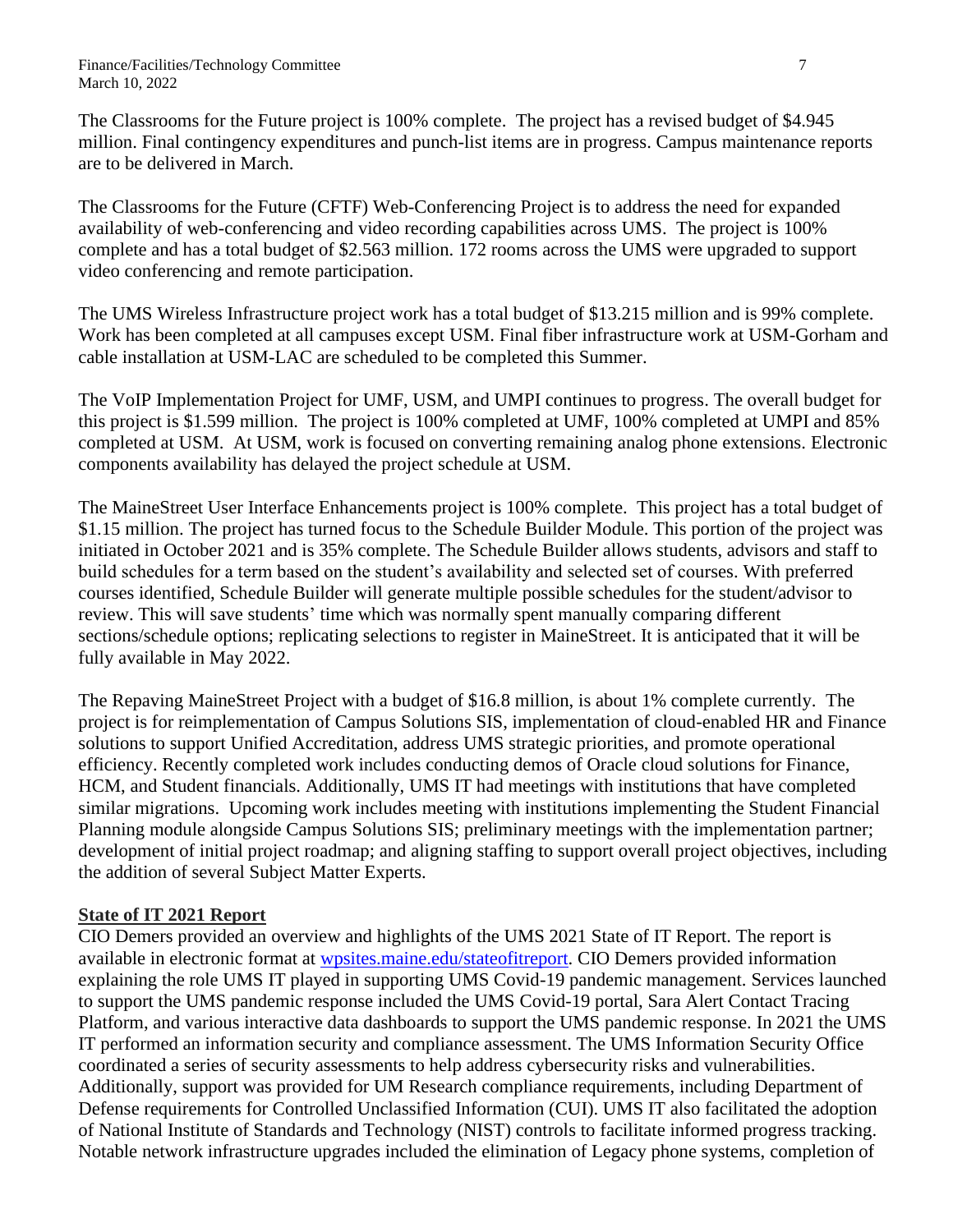the Maine Research and Education Network Northern Ring upgrade, and the negotiation of a UMS/MSLN transport service to establish a minimum MSLN connectivity of 1.0 Gbps for 95% of participants. UMS IT, in collaboration with campus IT support staff and Dell, completed the initial UMS Desktop Computing Standards and Purchasing Guidelines. The goals of the Desktop Computing Hardware Standards are to optimize computer refresh cycle, reduce number of unique models/configurations supported across UMS, significantly reduce total cost of ownership (acquisition, deployment, support, warranty & repairs), and maximize investment in desktop computing expenditures across UMS.

### **Robie-Andrews Hall Revitalization Project, USM**

USM President Glenn Cummings and USM Chief Business Officer (CBO) Alec Porteous provided an update to the Board concerning the Robie-Andrews Hall revitalization project at USM. USM is evaluating options for the potential rehabilitation/redevelopment of the Robie-Andrews residence hall. Robie-Andrews Hall has a current NAV of 3.4% with \$23.1 million of deferred maintenance. USM has utilized the consulting firm of Brailsford & Dunlavey (B&D) to analyze the nature of the facilities for potential private redevelopment that would be compatible with the USM's education, research, and public service mission. USM established a Project Team of campus and System staff to advise B&D and the Project Team participated in the evaluation, analysis, and determination of market demand. The Project Team and B&D believe a renovation through a developer that takes advantage of the federal and state Historic Tax Credit Program is an economically viable and strategically beneficial option to pursue.

### **Capital Project Status Report and Bond Projects Update, UMS**

UMS Director of Capital Planning and Project Management Carolyn McDonough provided an overview of the UMS Capital Project Status and Bond Project Status reports.

The report reflects a total of 26 projects reflecting four additional projects since the last report. While the number of Board approved projects has remained in the range of about 20 for the past few years, the total dollar value of these approved projects, at over \$250 million, has increased nearly four times the value seen just two years ago. Projects continue to move forward at this time; however, previously reported pandemic related impacts continue to be an issue. Various material shortages and delays continue, causing potential schedule and cost impacts to projects. Inflation and cost escalation over the past year has been much higher than the norm, in most cases accounting for increases of over 20%.

The special portion of this report calling out only projects funded with the 2018 State bonds reflects 51 projects; an increase of two projects. The projects are currently estimated to account for approximately \$45 million of the \$49 million in voter approved general obligation bond funding. Over \$22 million of that has been expended. Supplemental funding is being leveraged for some of these projects and the total estimated project value across all funds is nearly \$63 million, including the bond funding and other project resources.

## **Gordian Annual Facilities Report, UMS**

UMS Chief General Services Officer Chip Gavin thanked the facilities directors at the campuses, Ms. McDonough and the Gordian Team for their many months of work to complete this annual report. Challenges persist but there are hopeful signs included in the report. Investments in UMS infrastructure are at record setting levels.

Sightlines Account Manager, Ms. Emily Morris provided an overview of the 2020 Sightlines Annual Facilities Report. UMS Gross Square Footage (GSF) and density are commensurate with FY2019 data. Space continues to age. Over the next 10 years the UMS will face dual waves of life cycles coming due. Capital investment into existing space to keep up with these lifecycles, despite increasing in FY2020 is not able to slow the aging process of System assets.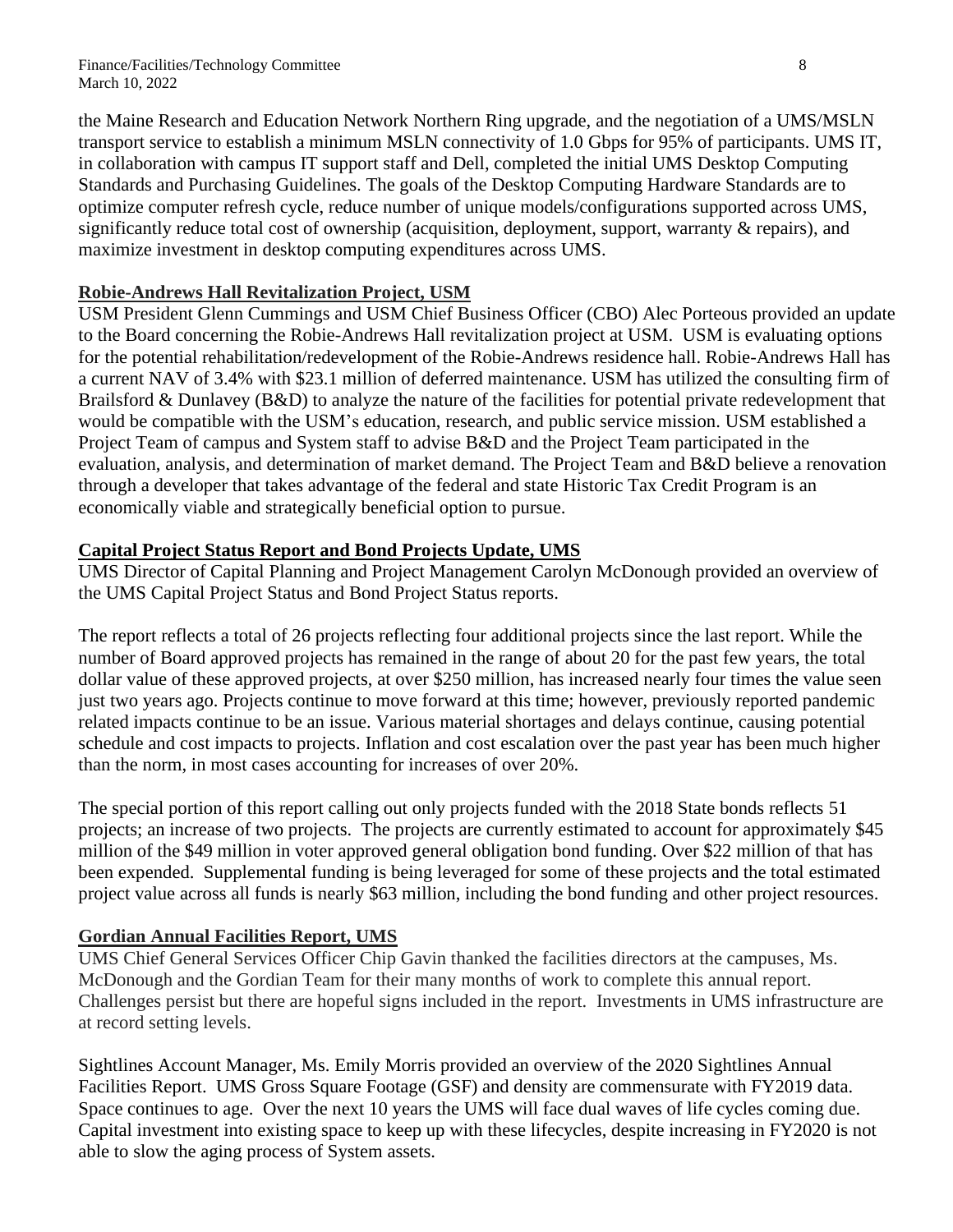Energy consumption decreased across the UMS as campuses shuttered due to COVID-19. Service process improves with the UMS Work Order Management System AIM; however, opportunities to increase communication to customers and campus use of reporting exists. Student enrollment has decreased 11% since 2006. UMS density has decreased to 329 users per 100 thousand GSF in FY2020, which remains below the higher education public school average. UMA is only institution above Sightlines' public-school average. UMS' facilities age profile is older than other public institutions. Over half of all UMS space this year has reached a renovation age of 50 years old or older, and UMS is on pace to see that grow to 60 percent by 2025. UMS needs to plan now for major life cycle replacements in these buildings. Residential space has the largest amount of space over 50 years old. UMPI, UM, UMM, and UMF have the highest risk based on age profile over 25 years old. The measures of condition or quality of UMS facilities such as renovation age and net asset value are not expected to measurably improve overall until and unless substantially more financial investment is consistently made in existing facilities each year.

Total capital investments saw an increase of \$8.4 million in FY2020 and was at its highest level since FY2016. UMS' gap in investment against peer systems decreased to \$1.27/GSF in FY2020. UMS fell \$20.8 million short of annual investment target for FY2020. UMS is aging and will face a series of life cycles coming due. These life cycles will require investments for replacement/updates in the next 10 years and will be competing for the same resources. UMS will need \$50-\$60 million each year to slow the aging process and mitigate deferred maintenance. UMS has seen a decrease in total gross emissions of 36% since FY2006 which was driven by fuel mix and consumption.

UMS has an opportunity to improve customer satisfaction and reporting consistency through the work order process. Campuses should work to understand what data helps tie capital needs to operational costs in a manner that is easily communicated.

Chancellor Malloy commented that UMS is losing students at each of the campuses based on comparable infrastructure at competing schools, particularly with residence halls. The reality is UMS needs to invest even more infrastructure. He expressed appreciation to the campuses for their dedication and creative approach to infrastructure investments. The Committee suggested that when the campuses present capital projects to the FFT Committee, it would be helpful to relate or coordinate the project to the relevant Gordian information to provide comparative data. It was suggested that a System level prioritization of capital projects is an important issue, and that prioritization needs to be tied to a long-term strategic vision. The Committee asked if there is a comprehensive overview of residential life costs compared to our competitors and if UMS moves closer to the competition for residential life costs what would that allow UMS to fund for improvements.

Vice Chancellor for Finance and Administration Ryan Low stated that some of the issues raised by the Committee will be addressed during the campus budget presentations on March 23rd.

#### **University of Maine Rolling Capital Master Plan Update**

UM President Joan Ferrini-Mundy, UM CBO Joanne Yestramski, and UM Vice President for Innovation and Economic Development Jake Ward provided an update on the UM Rolling Capital Master Plan. The plan provides information concerning the UM growth strategy for the next decade and the impact of the Harold Alfond Foundation (HAF) transformational grant to realize this growth strategy. There is a generational opportunity to align UM's capital plant and processes with its forward, post pandemic, changed climate, academic, research and economic environment. UM had a record-breaking year and four-year growth trends in research and development. With the projected continued enrollment growth, UM will need to update its facilities to accommodate the growth and to provide modern learning facilities. The presenters provided information on how the UM Capital Rolling Master Plan will help UM to realize the goal of becoming a